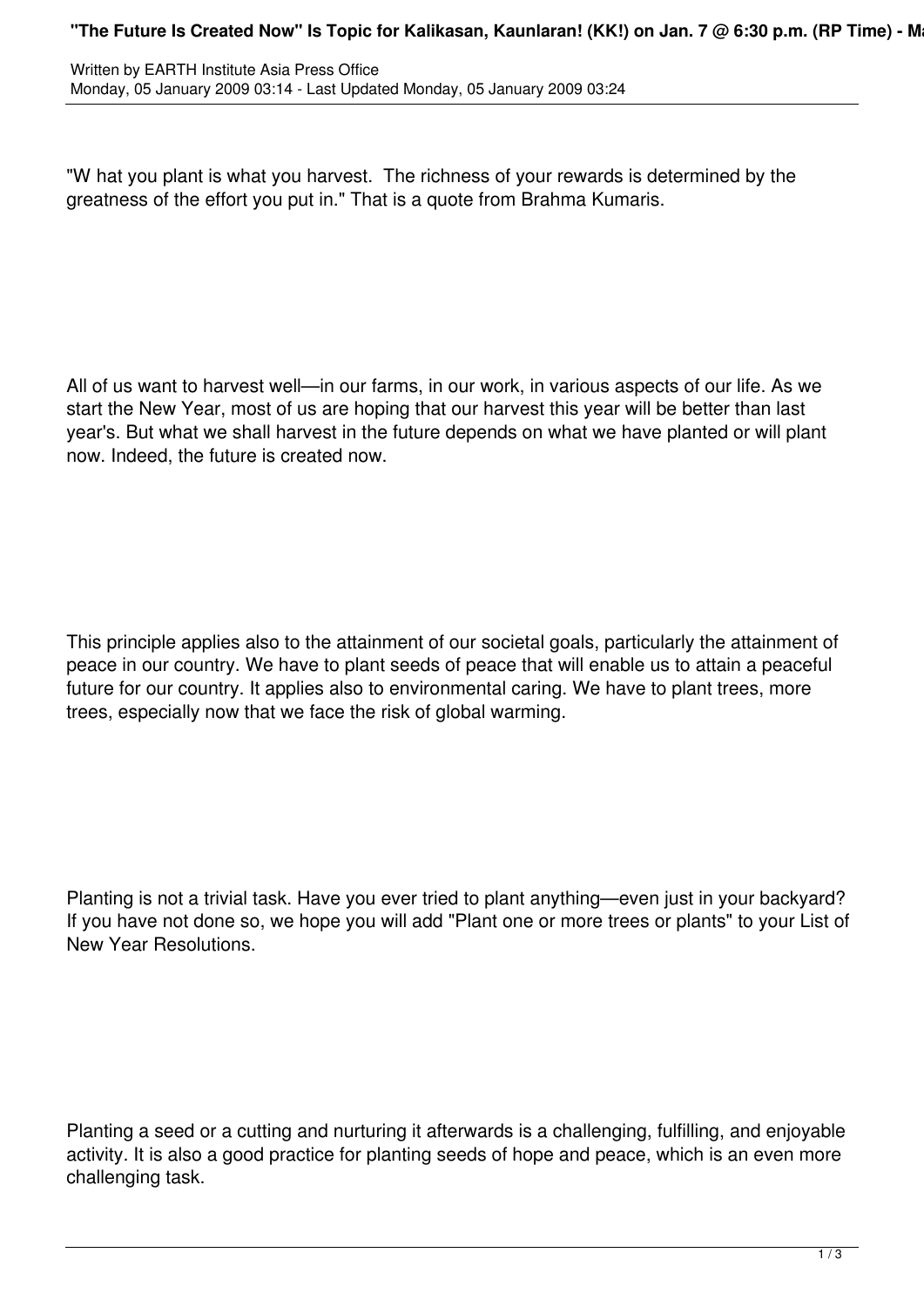Written by EARTH Institute Asia Press Officer Asia Press Officer Asia Press Officer Asia Press Officer Asia Pr

On Jan. 7, 2009, Wednesday, 6:30 p.m. to 7:30 p.m. (Manila time), the Kalikasan, Kaunlaran! (KK!) will feature guests who lead or promote efforts to plant seeds for a better future for our country and the world. Join KK! Director/Host Dr. Cora Claudio, EARTH Institute Asia president, in a talakayan in conversational Filipino and English with Col. Leo Baladad, Assistant Chief of Staff for CMO,G7, Philippine Army; Sr. Rebecca Ortega, Brahma Kumaris Main Center Coordinator; and Jose Paulo Delgado, Officer in Charge, China Operations, Delbros Supply Chain Solutions and Creative Board Member, International Project Oikos.

Tune in or watch KK! at: DZRH-AM radio (666 in Metro Manila and other kHz nationwide), TV (Channel 9 in Metro Manila and other Cable TV channels nationwide), and Internet ( http://dzrh. tripod.com

, globally).

Join also the contests, campaigns and projects of EARTH/KK! To join all, register as a KK! listener by texting 2299: earth<space>your message.

Join also KK!'s partners-sponsors--Unilever, Unilab, Toby's Sports, Delbros Supply Chain Solutions, MAP, Brahma Kumaris, and L'Oreal Philippines.